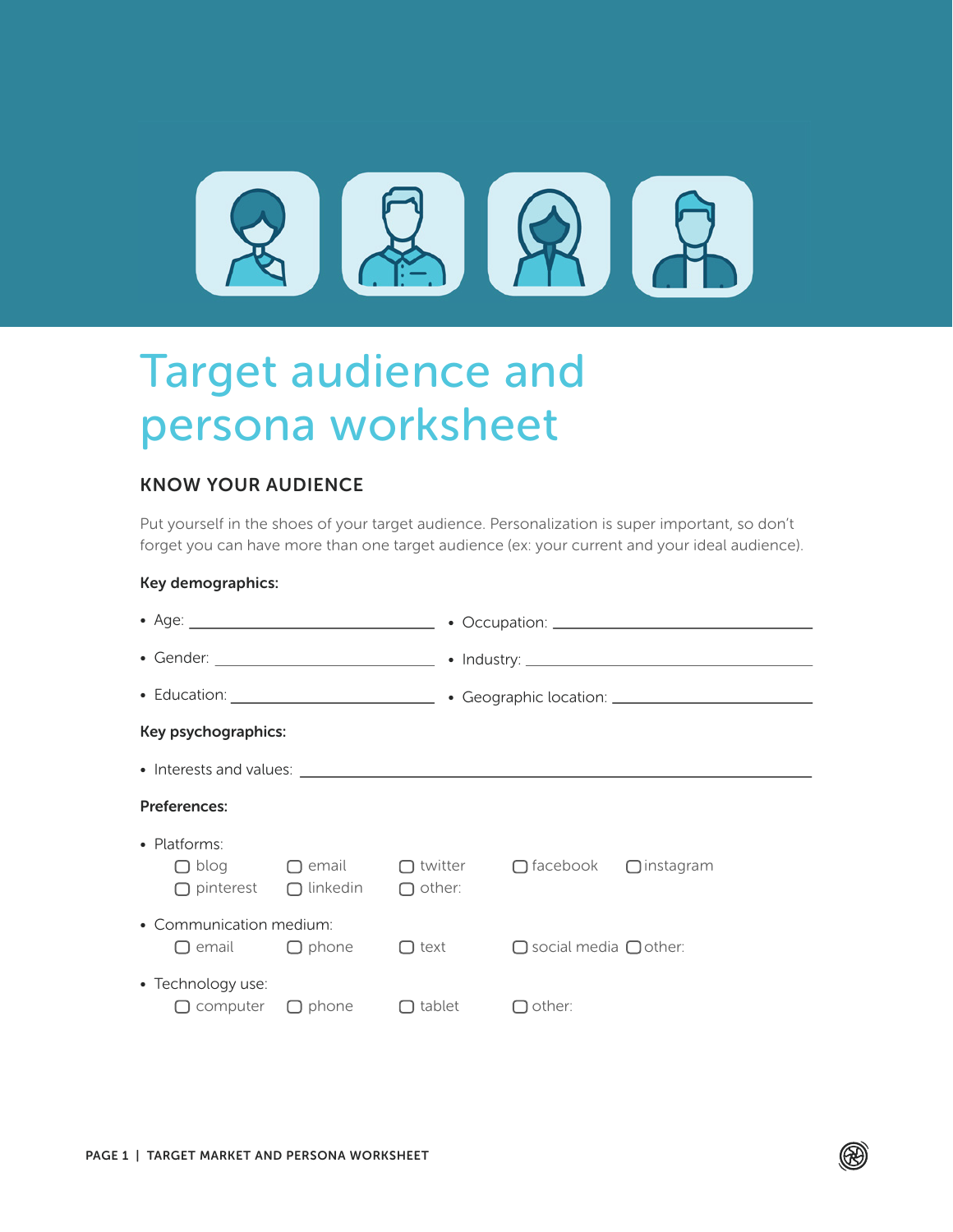# AUDIT YOUR CONTENT

Let's take a look at your current content. This will help you understand what kind of content best connects with your target audience and if it aligns with what they really want to see. The goal is to create a real, personal connection.

What does your audience need to know to get started?

| What content do they want to see?                                                                                                                                                                                                                                                                                                                                                                                           |
|-----------------------------------------------------------------------------------------------------------------------------------------------------------------------------------------------------------------------------------------------------------------------------------------------------------------------------------------------------------------------------------------------------------------------------|
| What do they need to know about you?                                                                                                                                                                                                                                                                                                                                                                                        |
| Is your content on brand? Why?                                                                                                                                                                                                                                                                                                                                                                                              |
| How does your content make them feel?                                                                                                                                                                                                                                                                                                                                                                                       |
| Why should they care about this content?                                                                                                                                                                                                                                                                                                                                                                                    |
| What is the CTA on your profile? On your posts?                                                                                                                                                                                                                                                                                                                                                                             |
| Best engagement content:                                                                                                                                                                                                                                                                                                                                                                                                    |
|                                                                                                                                                                                                                                                                                                                                                                                                                             |
|                                                                                                                                                                                                                                                                                                                                                                                                                             |
| 4. $\overline{ }$ $\overline{ }$ $\overline{ }$ $\overline{ }$ $\overline{ }$ $\overline{ }$ $\overline{ }$ $\overline{ }$ $\overline{ }$ $\overline{ }$ $\overline{ }$ $\overline{ }$ $\overline{ }$ $\overline{ }$ $\overline{ }$ $\overline{ }$ $\overline{ }$ $\overline{ }$ $\overline{ }$ $\overline{ }$ $\overline{ }$ $\overline{ }$ $\overline{ }$ $\overline{ }$ $\overline{ }$ $\overline{ }$ $\overline{ }$ $\$ |
|                                                                                                                                                                                                                                                                                                                                                                                                                             |